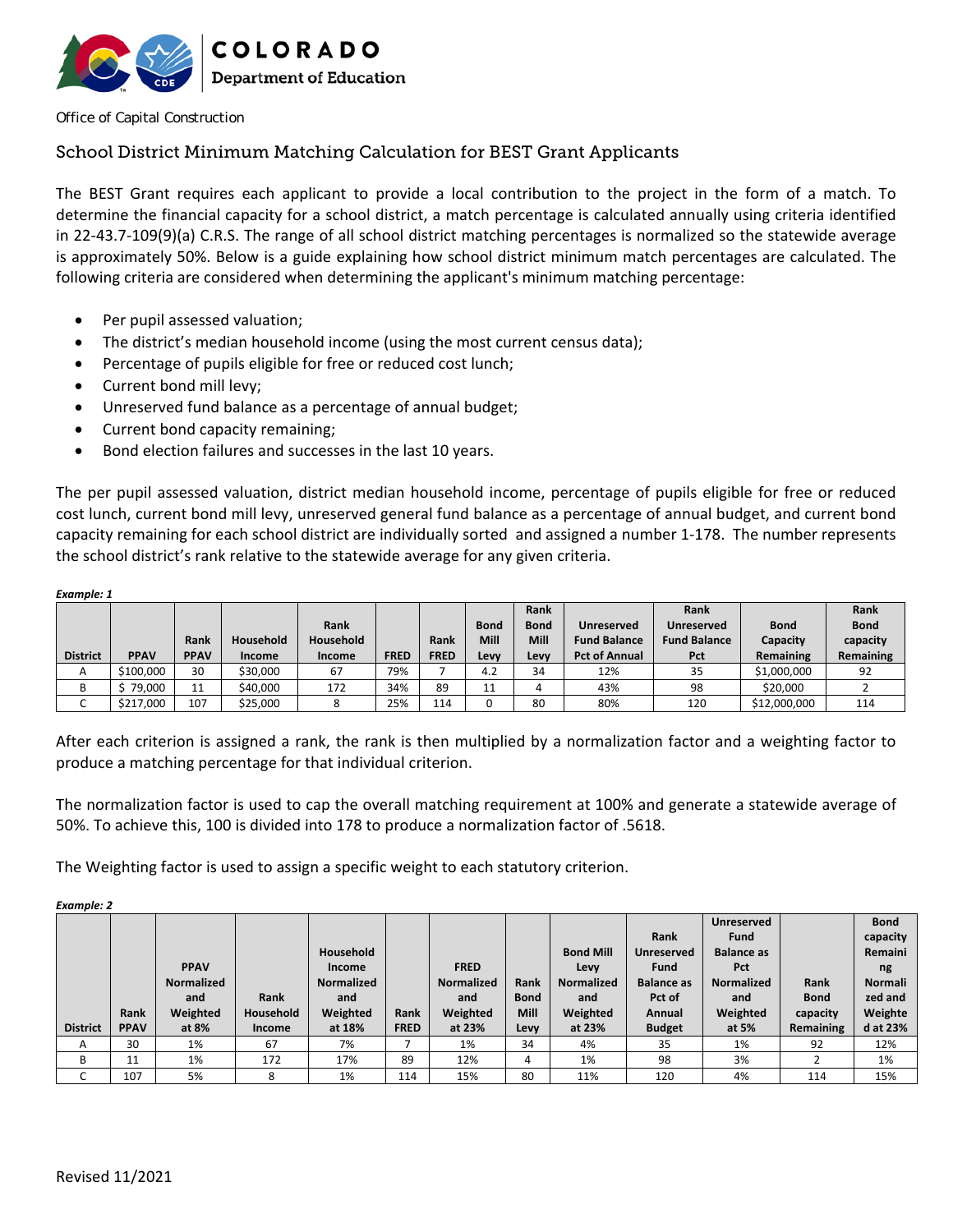

#### Office of Capital Construction

All the individual criteria percentages are then combined to arrive at a minimum matching requirement for those specific criteria.

*Example: 3* 

|                 | <b>PPAV</b> |                         |                |                       |                           |                      |                          |
|-----------------|-------------|-------------------------|----------------|-----------------------|---------------------------|----------------------|--------------------------|
|                 | Normalized  |                         | <b>FRED</b>    |                       | <b>Unreserved General</b> | <b>Bond capacity</b> |                          |
|                 | and         | <b>Household Income</b> | Normalized and | <b>Bond Mill Levy</b> | <b>Fund Balance</b>       | Remaining            |                          |
|                 | Weighted    | Normalized and          | Weighted at    | Normalized and        | Normalized and            | Normalized and       | <b>Combined Criteria</b> |
| <b>District</b> | at 8%       | Weighted at 18%         | 23%            | Weighted at 23%       | Weighted at 5%            | Weighted at 23%      | Percentages              |
|                 |             |                         |                |                       |                           |                      |                          |
| A               | 1%          | 7%                      | 1%             | 4%                    | 1%                        | 12%                  | 26%                      |
|                 | 1%          | 17%                     | 12%            | 1%                    | 3%                        | 1%                   | 35%                      |

The final matching percentage takes the matching percentage listed in example 3 and subtracts 1% for each bond election failure and success during the last 10 years to arrive at the final minimum matching requirement for a school district.

*Example: 4*  **District | Number of Bond Election Successes | Number of Bond Election Failures | Final Minimum Adjusted Match Percentage** A | 0 0 0 0 0 26% B  $1$  32% C 2 0 49%

BOCES matching percentages are calculated by taking an average of the member districts matching percentages that comprise a particular BOCES to give that BOCES a unique matching percentage.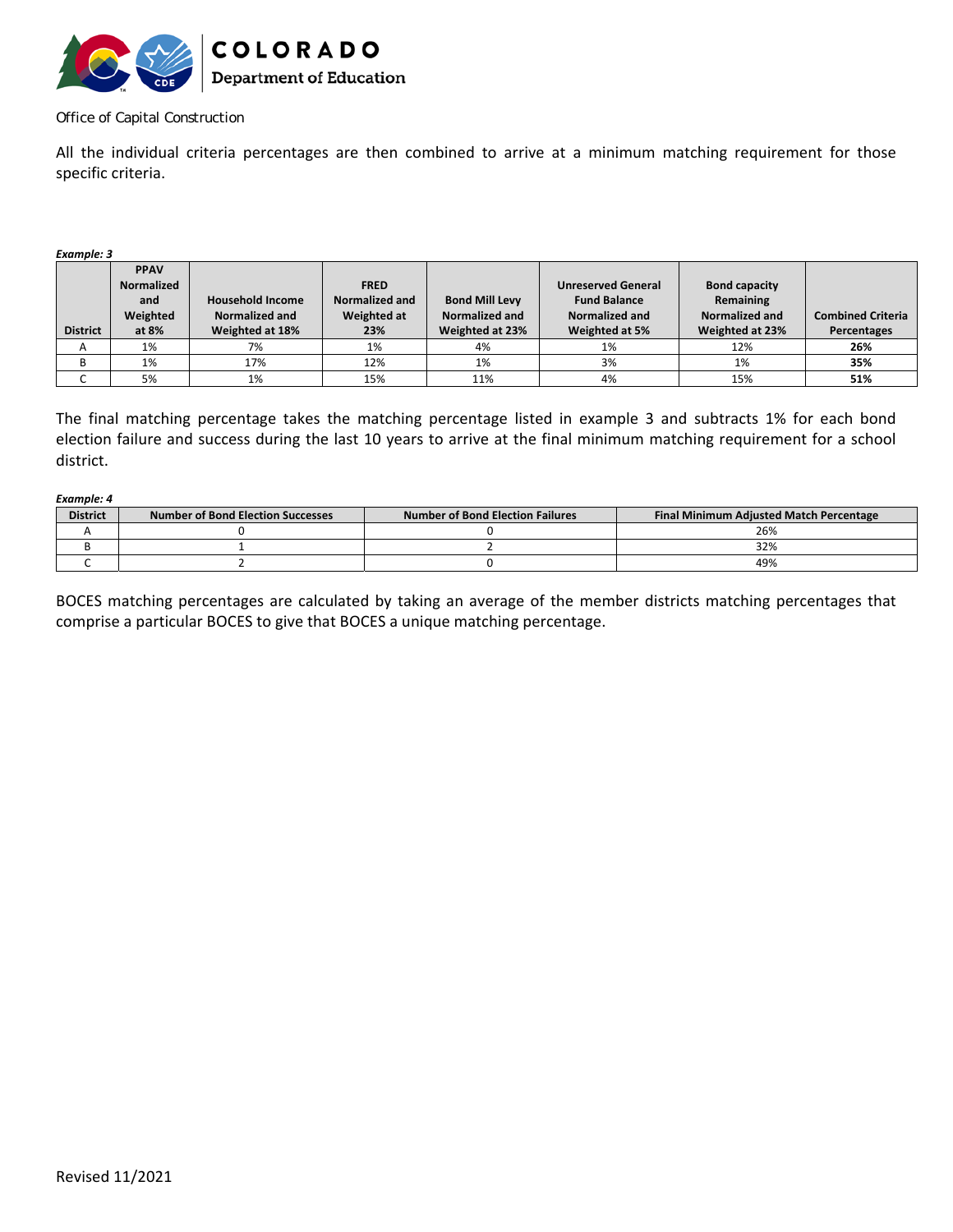# **BEST Charter School Match Calculation Worksheet**

The charter school match calculation is to be utilized for charter schools who intend to apply for a BEST grant in any given grant cycle.

#### **Starting Point**

#### **Weighted average of district matches which comprise the charter school student population**

*The starting point will be the weighted average district matches of the student body of the charter school. For example if 40% of the charter school population come from district X and 60% comes from district Y the starting point will be a weighted average of the two district matches. This is used since district match is comprised of household*  income, PPAV, district FRED, Mill Levy and Bonding history. If it is a CSI school the starting point will be half of the *statewide BEST district matching average.* 

#### **Adjustment Factors**

#### **Questions Pertaining to Effort**

**Does your authorizing district have 10% or less bonding capacity remaining?** 

*This is used as an adjustment factor to look at the charter schools ability to provide a match through a district bond*  election. If the charter school is a CSI charter school their response will automatically be N/A and no adjustment will *be made.*

**Is the charter school in a district owned facility?** 

*This is considered since charter schools in district owned facilities are not required to pay rent or a lease.* 

 **Over the last 10 years how many times has the charter school attempted to get or attained bond proceeds from an Authorizer's ballot measure for capital needs?** 

*This is an adjustment factor to evaluate the charter schools past effort to help themselves without State assistance. The number they report needs to be validated by evidence of effort i.e. ballot questions, emails, meeting minutes etc. If the school is a CSI charter school their response will be N/A and no adjustment will be made.* 

#### **Over the last 10 years how many times has the charter school attempted to do a special mill levy override pursuant to 22-30.5-405 for capital needs?**

*This is an adjustment factor to evaluate the charter schools past effort to help themselves without State assistance. The number they report needs to be validated by evidence of effort i.e. ballot questions, emails, meeting minutes etc. If the school is a CSI charter school their response will be N/A and no adjustment will be made.* 

### **Over the last 10 years how many times has the charter school attempted or attained grant funding through a non-BEST source for capital needs?**

*This is an adjustment factor to evaluate the charter schools past effort to help themselves without State assistance. The grants they apply for need to be grants for capital needs in which they were not only eligible for but also good candidates for receipt of funds. The number they report needs to be validated by evidence of effort i.e., award letters, formal non-award letters, emails, meeting minutes etc.* 

### **Over the last 10 years how many times has the charter school attempted or obtained funding through CECFA or another type of financing?**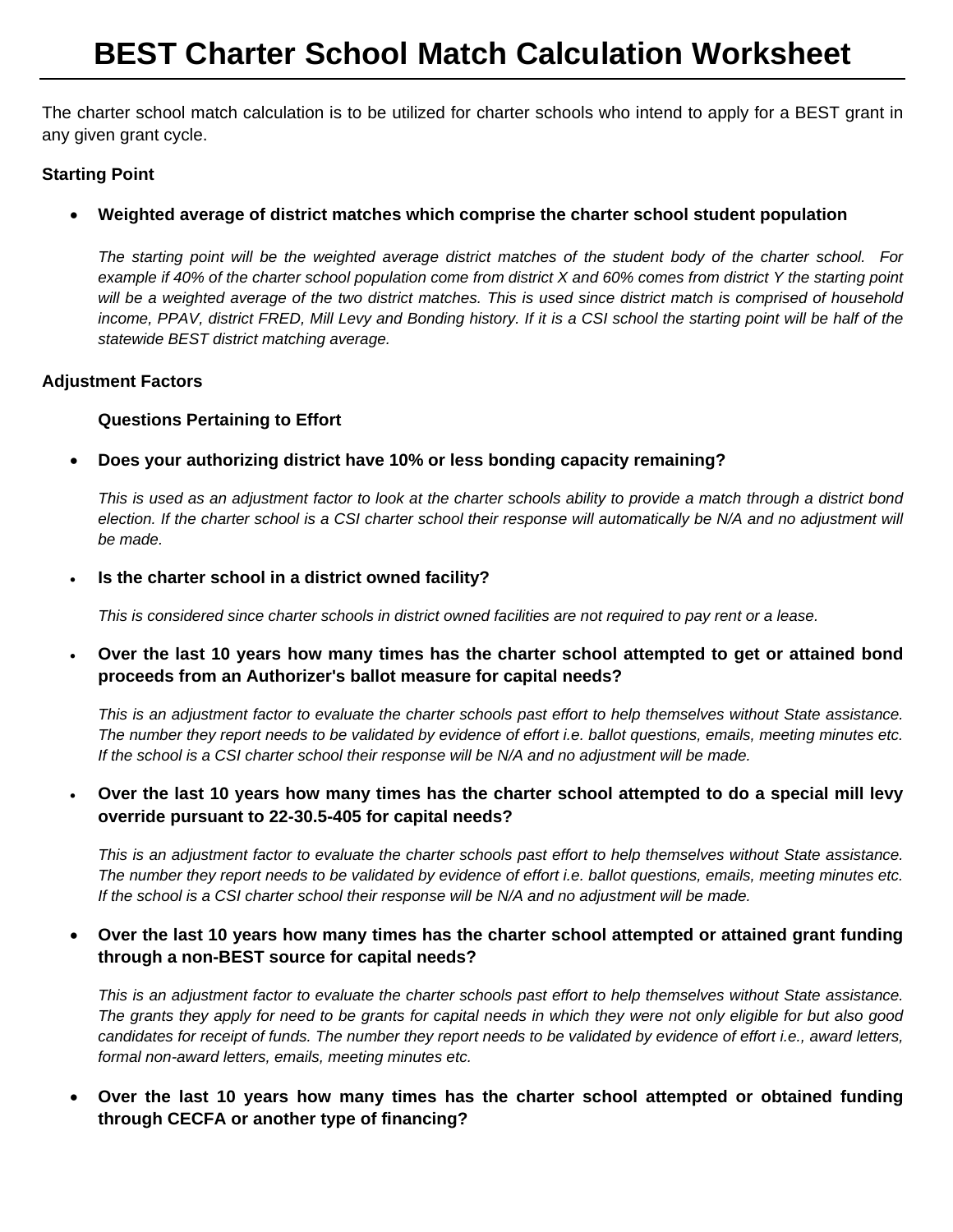*This is an adjustment factor to evaluate the charter schools past effort to help themselves without State assistance. The number they report needs to be validated by best evidence of effort i.e., award letters, formal non-award letters, application denials, emails, meeting minutes etc.*

#### **Questions Pertaining to Capacity**

**Charter school enrollment as a percent of district enrollment**

*This is an adjustment factor to help evaluate the likeliness that a charter school could successfully win a special mill levy or bond election if they were the only question on the ballot.* 

 **Free/Reduced lunch percent in relation to the statewide average charter school free/reduced lunch percent**

*This is an adjustment factor which helps evaluate the capabilities of the charter school through a capital campaign or savings to raise a match.* 

**Percentage of Per Pupil Revenue spent on Non-Maintenance & Operations facilities costs**

*This is an adjustment factor which looks at how much the charter school is spending on facilities and if they are allocating funds to take care of themselves.* 

# **Unreserved fund balance as a percent of budget**

*This is an adjustment factor which looks at the available funds for a match. (NOTE: If the charter school has a parent foundation they need to provide the foundations fund balance as well.)* 

# **Final Adjusted Match Percentage**

*This is calculated by taking the starting point and adding in all the adjustment factors.* 

*\* NOTES:* 

*- The final adjusted match percentage cannot be higher or lower than the highest or lowest district match for that given grant cycle.* 

*- This form will only be given to those schools which submit the Letter of Intent each grant cycle.*